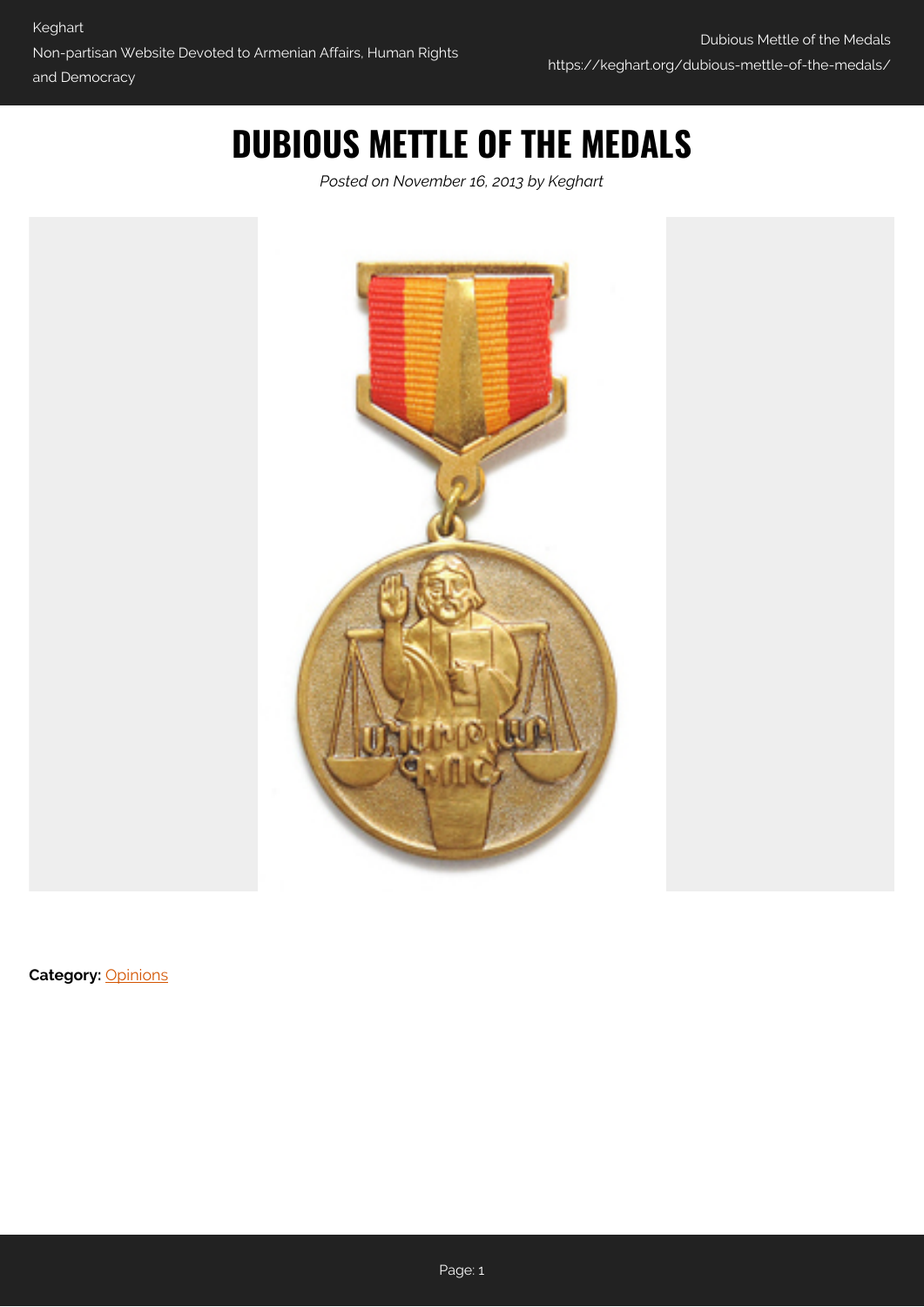Non-partisan Website Devoted to Armenian Affairs, Human Rights

and Democracy

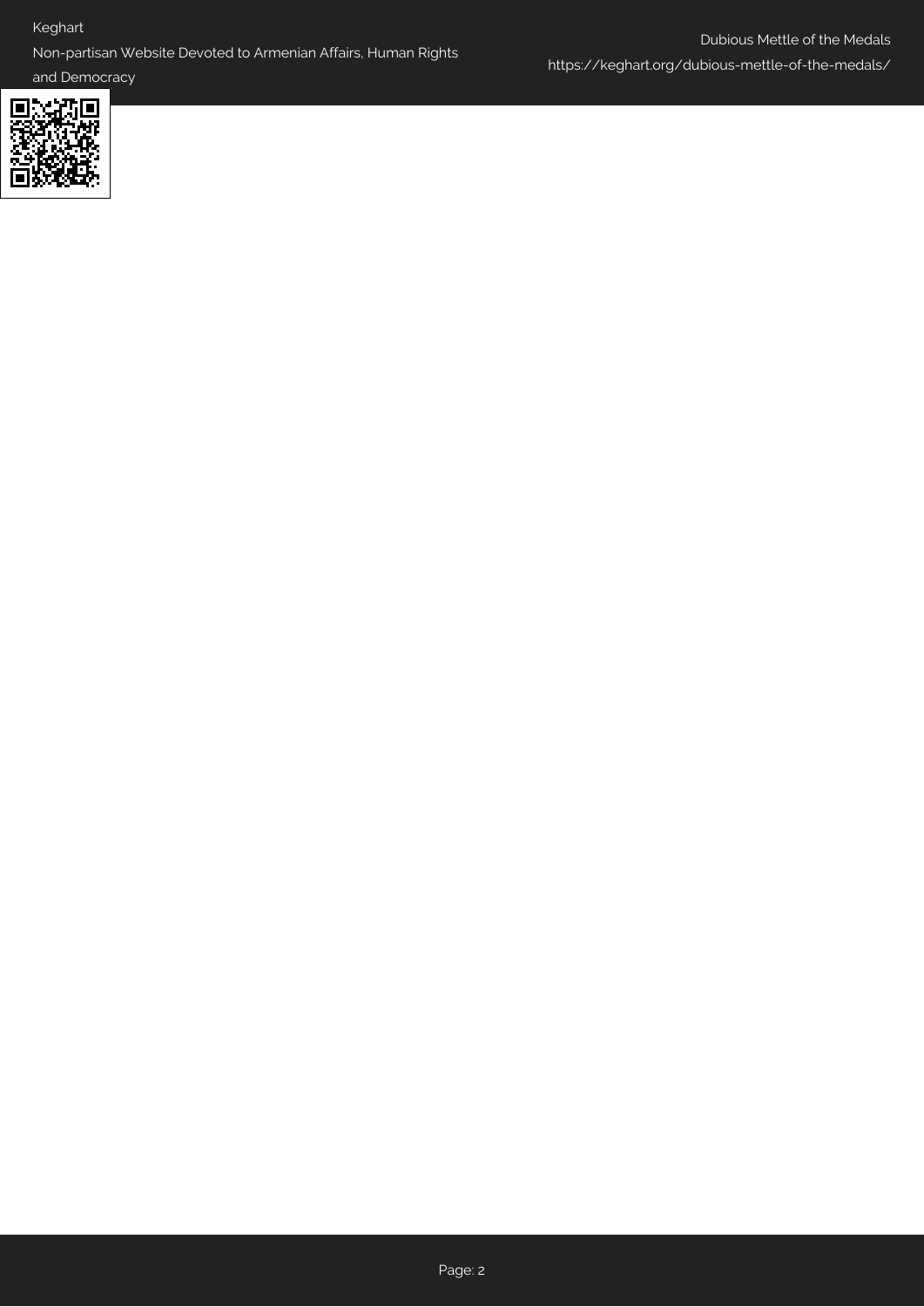Keghart Non-partisan Website Devoted to Armenian Affairs, Human Rights and Democracy

## By Edmond Y. Azadian, [The Armenian Mirror-Spectator](http://www.mirrorspectator.com/pdf/111613.pdf) (p.14), 16 November 2013

**E** The Russian novelist Anton Chekhov once wrote a satirical short story about the significance of medals in 19th-century Russian society. The story dwells on the predicament of a poor teacher who is invited to a dinner party in high society circles. To prove that he deserves the honor, he decides toborrow a medal from a friend. Upon arriving at the party, however, he encounters an acquaintance, who knows that he has not received such an honor. The teacher tries to hide the medal, devising many ruses which eventually spoil the dinner and the evening. But before taking his leave, he discovers that his acquaintance is also in the same boat, trying to hide his own borrowed medal.

By Edmond Y. Azadian, [The Armenian Mirror-Spectator](http://www.mirrorspectator.com/pdf/111613.pdf) (p.14), 16 November 2013

 $\geq$  The Russian novelist Anton Chekhov once wrote a satirical short story about the significance of medals in 19th-century Russian society. The story dwells on the predicament of a poor teacher who is invited to a dinner party in high society circles. To prove that he deserves the honor, he decides toborrow a medal from a friend. Upon arriving at the party, however, he encounters an acquaintance, who knows that he has not received such an honor. The teacher tries to hide the medal, devising many ruses which eventually spoil the dinner and the evening. But before taking his leave, he discovers that his acquaintance is also in the same boat, trying to hide his own borrowed medal.

Chekhov ridiculed characters chasing such vanities. He died in 1905 and yet, since then, not much has changed in that part of the world when it comes to tributes.

The Soviet inheritors of the Russian Empire also stressed the significance of those medals, to the point that many anecdotes and jokes were cracked about Leonid Brezhnev, a particular devotee of medals. As the chevrons on his lapel extended, Armenians were wondering that they had never seen hyphenated chevrons.

Today, those coveted medals can be bought at the Vernissage, the glorified flea market in Yerevan, for pennies. But, on the other hand, the tradition seems to be entrenched in Armenia so much so that pretty soon no tourist will return from Yerevan without a medal awarded by an authority or agency in Armenia.

The same may apply also to the church. It looks like soon the recipients of medals will outnumber Armenians who have been deprived of such honors.

In the past, the people who were awarded such medals were few and far between. But today, the abundance of such medals leaves everyone baffled and devalues the honor. Some recipients even wonder what good deed they have done for Armenia in order to deserve such honors.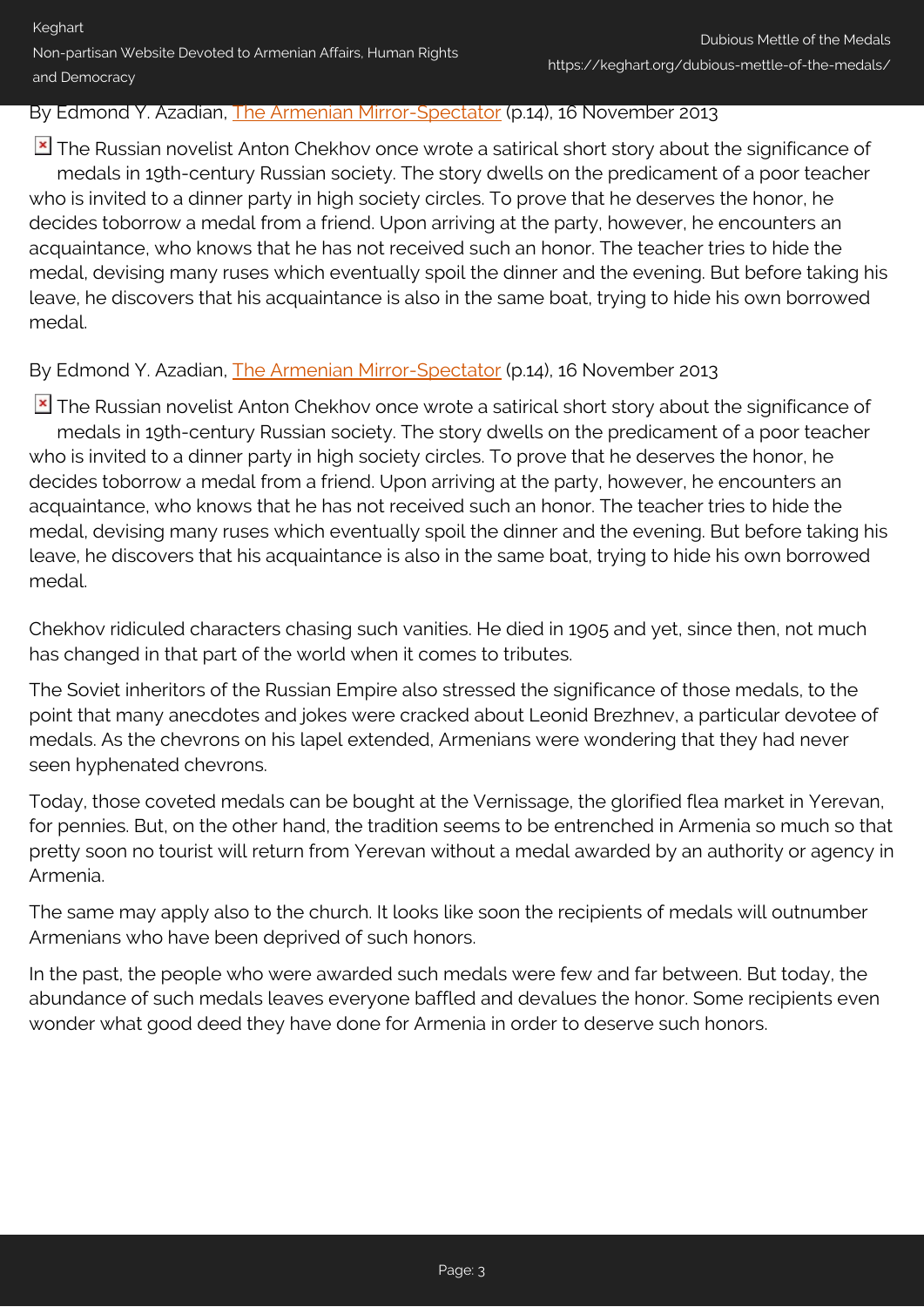It looks as if the time has come to revise the value system in Armenia, where they seem to be banking on the naiveté of Diasporan Armenians. It is true that for some people, those medals serve as an effective bait to get them to make some contributions. But, as time goes on, with the proliferation of those honors, the value system is undermined and deserving people cannot be distinguished from the ones who have taken the bait and been elevated to a rank to which they don't belong.

There is a saturation point where the law of diminishing returns is activated.

Yet another group in the diaspora is critical of generous distribution of those questionable honors, that is, until their turn arrives. At that point, they believe that unlike undeserving honorees, they are meritorious and have fully earned the honors.

But eventually, they are bundled in the same batch of people who had been wearing those medals, whether they deserved them or not.

Come to think, by the unrestricted dispensation of those medals, the authorities, eventually, insult the intelligence of the Diasporan Armenians, believing that those methods can buy influence, loyalty and sacrifice.

Any contribution to or sacrifice for Armenia loses its value the moment the motivation becomes reciprocal compensation. And unfortunately, our poor homeland has not much more to offer than those pieces of metal to reward those contributors. It is really very difficult to differentiate who is more naïve: the people who shower those honors or those who get the medals? Maybe both.

When those medals were awarded sparingly, the recipients were distinguished members of the community and they stood above the multitudes. But today, when the spigot of those awards has been turned loose, the value of those medals is dead on arrival.

Individuals with self-esteem need to think seriously if the medals they have received truly signify an appreciation for a righteous deed or whether they have been decorated with an ulterior motive.

Of course, the generous distribution of medals needs to be distinguished from the prizes awarded to the writers, scientists, scholars and performers by the government or by other organizations, since the latter come with monetary compensation, which will go a long way to inspire new pieces of literature or composition, or new volumes of academic work.

Now that there is a large army of medal bearers, where do we begin to raise our value system?

Of course, the change has to begin from the top. But before adopting a new system, there has to be a change in our people's mentality and attitude. Brezhnev is dead and his medals have been buried with him; we cannot buy them at the Vernissage anymore.

Once we change our mentality, it would be rather easy to come up with a new value system.